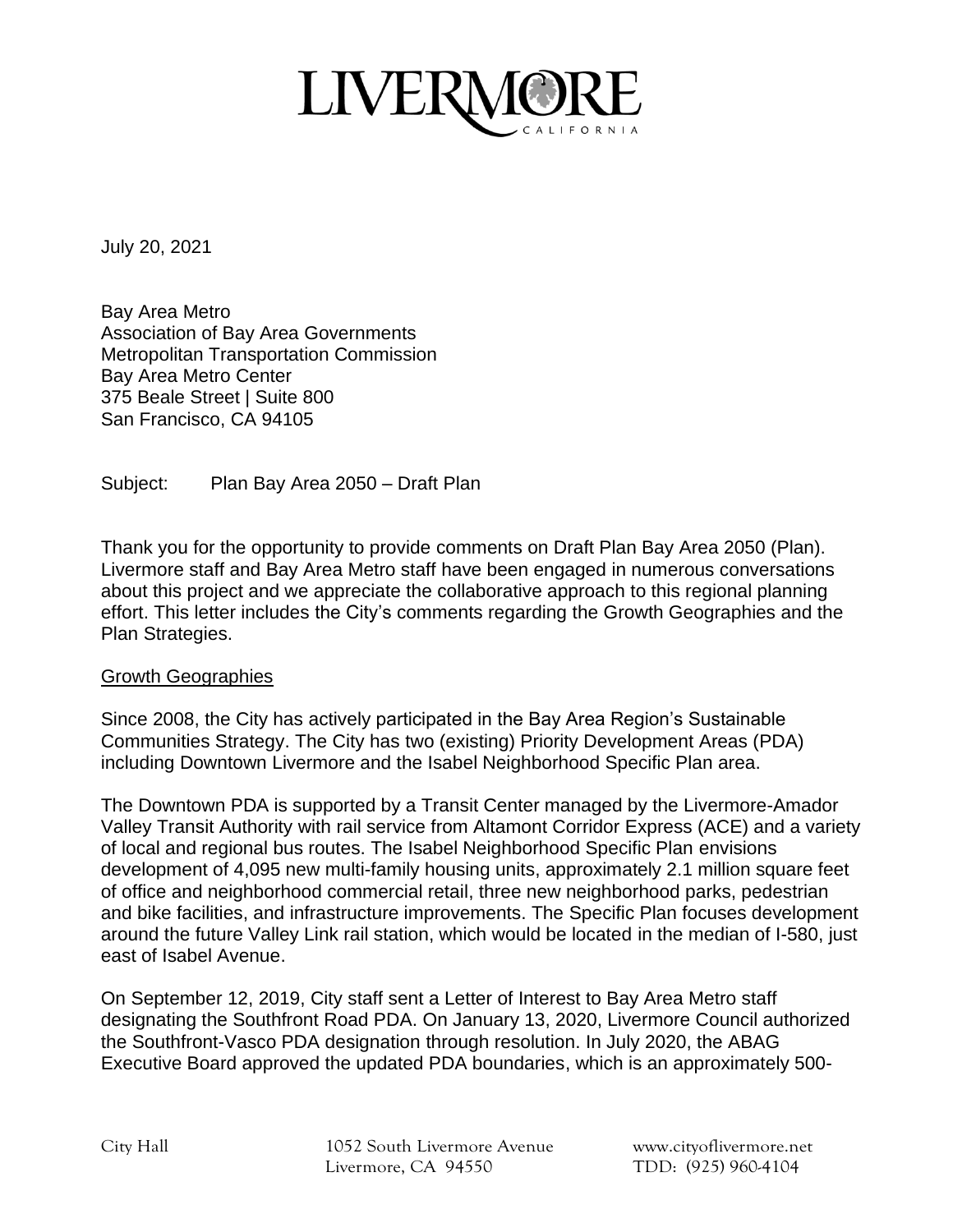Plan Bay Area 2050 July 20, 2021 Page 2 of 3

acre area near a future Valley Link rail station in the I-580 median adjacent to Southfront Road midway between Frist Street and Vasco Road. The approved PDA includes the Arroyo Vista Neighborhood Plan, Vasco ACE Station, and areas that over time would transition into a complete, transit-oriented neighborhood with access to rail, neighborhood commercial services, and Downtown.

Based on our review of the Plan, Map 1.1 Plan Bay Area Growth Geographies includes the Southfront-Vasco PDA. However, the map does not include a proposed Valley Link Southfront Station. On May 12, 2021, the Tri-Valley – San Joaquin Valley Regional Rail Authority (Authority) adopted a resolution certifying the Valley Link Final Environmental Impact Report (SCH# 2018092027). As part of their certification, the Authority, prioritized the Southfront Station in place of the Greenville Station proposed in the Draft EIR. (More information can be found here: [https://www.valleylinkrail.com\)](https://www.valleylinkrail.com/).

Therefore, Livermore requests Bay Area Metro revise Map 1.1 to include the proposed Valley Link Southfront Station and remove the Valley Link Greenville Station.

## **Strategies**

In addition to the Growth Geographies, Livermore has reviewed the Plan Bay Area 2050 Strategies and have the following comments.

Fundamentally, some of the Plan Strategies, generally align with Livermore's own Goals and Policies. Specifically, many of the Environmental Strategies are consistent with Livermore Policies and current efforts related to climate action and resilience:

- Environmental EN4. Maintain urban growth boundaries
- Environmental EN5. Protect and manage high-value conservation lands
- Environmental EN8. Expand clean vehicle initiatives. Expand investments in clean vehicles, including more fuel-efficient vehicles and electric vehicle subsidies and chargers

Some of the Plan's Strategies are broad and aspirational and will require additional technical analysis and refinement to translate them into policy and practice. Livermore encourages Bay Area Metro to continue to share information with cities and counties and continue community engagement efforts as a part of the implementation process. Local input and context will be important to consider for successful implementation of these regional strategies.

Livermore would be concerned with implementation of strategies that would negatively impact local revenues and funding streams without first evaluating the tradeoffs. We request additional information be provided to Livermore as the implementation of these strategies moves forward to evaluate how some of these strategies would or would not impact